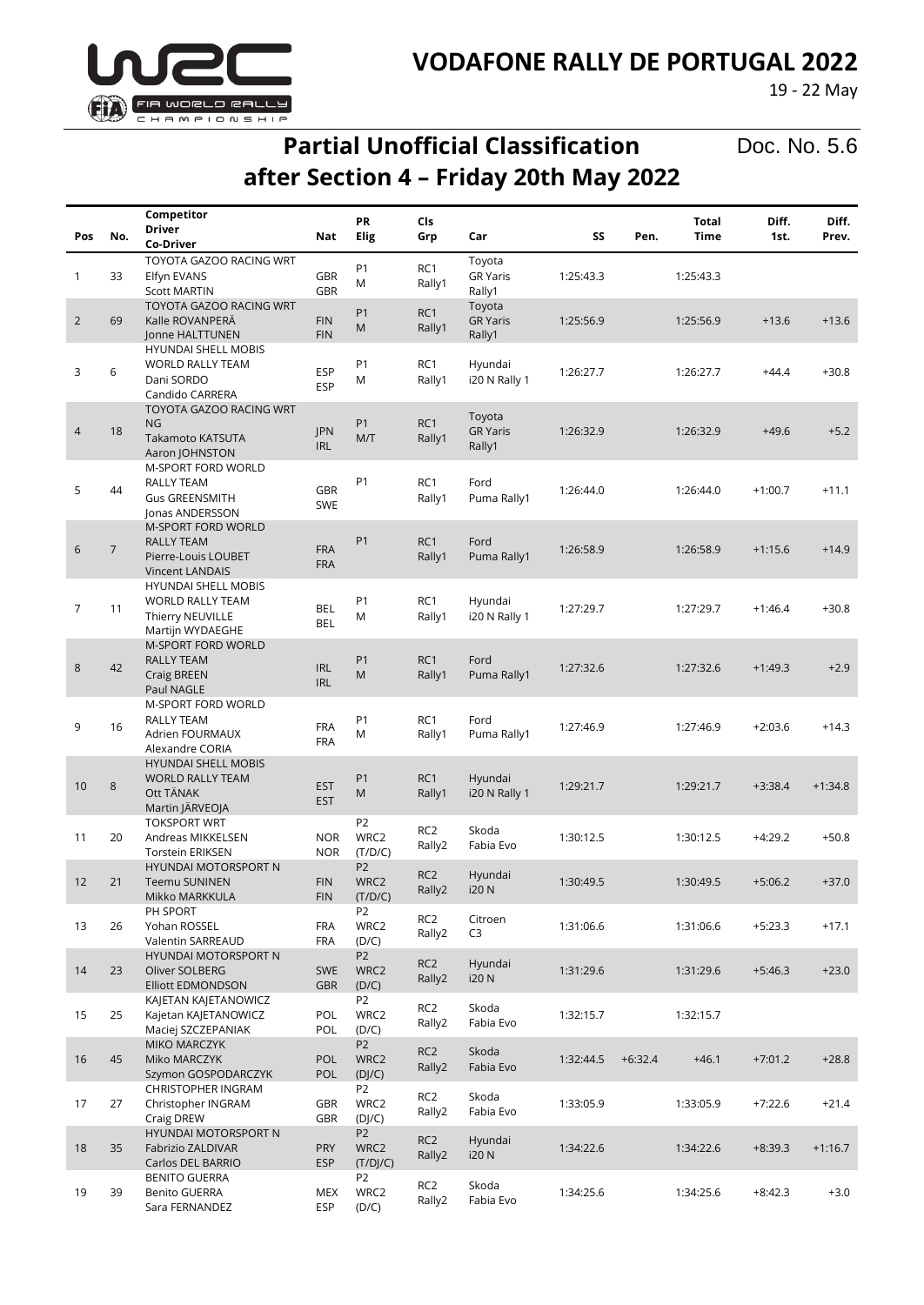

## **Partial Unofficial Classification after Section 4 – Friday 20th May 2022**

|     |     | Competitor                               |            | PR                     | Cls                       |                           |           |       | <b>Total</b> | Diff.      | Diff.     |
|-----|-----|------------------------------------------|------------|------------------------|---------------------------|---------------------------|-----------|-------|--------------|------------|-----------|
| Pos | No. | <b>Driver</b>                            | Nat        | Elig                   | Grp                       | Car                       | SS        | Pen.  | <b>Time</b>  | 1st.       | Prev.     |
|     |     | Co-Driver                                |            |                        |                           |                           |           |       |              |            |           |
| 20  | 52  | RICARDO TEODÓSIO<br>Ricardo TEODOSIO     | <b>PRT</b> | P <sub>2</sub><br>WRC2 | RC <sub>2</sub>           | Hyundai                   | 1:34:58.3 |       | 1:34:58.3    | $+9:15.0$  | $+32.7$   |
|     |     | José TEIXEIRA                            | <b>PRT</b> | (D/C)                  | Rally2                    | <b>i20N</b>               |           |       |              |            |           |
|     |     | <b>MARTIN PROKOP</b>                     |            | P <sub>2</sub>         |                           |                           |           |       |              |            |           |
| 21  | 49  | Martin PROKOP                            | <b>CZE</b> | WRC2                   | RC <sub>2</sub>           | Ford                      | 1:35:56.5 |       | 1:35:56.5    | $+10:13.2$ | $+58.2$   |
|     |     | Michal ERNST                             | <b>CZE</b> | (D/C)                  | Rally2                    | Fiesta MkII               |           |       |              |            |           |
|     |     | ARMINDO ARAÚJO                           |            | P <sub>2</sub>         |                           |                           |           |       |              |            |           |
| 22  | 38  | Armindo ARAUJO                           | PRT        | WRC2                   | RC <sub>2</sub>           | Skoda                     | 1:36:22.4 |       | 1:36:22.4    | $+10:39.1$ | $+25.9$   |
|     |     | Luis RAMALHO                             | <b>PRT</b> | (D/C)                  | Rally2                    | Fabia Evo                 |           |       |              |            |           |
|     |     | <b>JAN SOLANS</b>                        |            | P <sub>2</sub>         |                           |                           |           |       |              |            |           |
| 23  | 28  | Jan SOLANS                               | <b>ESP</b> | WRC2                   | RC <sub>2</sub><br>Rally2 | Citroen<br>C <sub>3</sub> | 1:34:26.3 | 02:00 | 1:36:26.3    | $+10:43.0$ | $+3.9$    |
|     |     | Rodrigo SANJUAN                          | <b>ESP</b> | (D]/C)                 |                           |                           |           |       |              |            |           |
|     |     | <b>ALM MOTORSPORT</b>                    |            | P <sub>2</sub>         | RC <sub>2</sub>           | Volkswagen                |           |       |              |            |           |
| 24  | 31  | Georg LINNAMÄE                           | <b>EST</b> | WRC2                   | Rally2                    | Polo GTI                  | 1:36:41.9 |       | 1:36:41.9    | $+10:58.6$ | $+15.6$   |
|     |     | James MORGAN                             | <b>GBR</b> | (D]/C)                 |                           |                           |           |       |              |            |           |
|     |     | SAMI PAJARI                              |            | P <sub>4</sub>         | RC3                       | Ford                      |           |       |              |            |           |
| 25  | 66  | Sami PAJARI                              | <b>FIN</b> | WRC3                   | Rally3                    | Fiesta Rally3             | 1:37:28.1 |       | 1:37:28.1    | $+11:44.8$ | $+46.2$   |
|     |     | Enni MÄLKÖNEN                            | <b>FIN</b> | $( /O\rangle)$         |                           |                           |           |       |              |            |           |
| 26  | 40  | <b>MIGUEL CORREIA</b><br>Miguel CORREIA  | <b>PRT</b> | P <sub>2</sub><br>WRC2 | RC <sub>2</sub>           | Skoda                     | 1:38:37.9 |       | 1:38:37.9    | $+12:54.6$ | $+1:09.8$ |
|     |     | Jorge CARVALHO                           | <b>PRT</b> | (D/C)                  | Rally2                    | Fabia Evo                 |           |       |              |            |           |
|     |     | <b>TOKSPORT WRT</b>                      |            | P <sub>2</sub>         |                           |                           |           |       |              |            |           |
| 27  | 24  | Marco BULACIA                            | <b>BOL</b> | WRC2                   | RC <sub>2</sub>           | Skoda                     | 1:35:25.4 | 03:40 | 1:39:05.4    | $+13:22.1$ | $+27.5$   |
|     |     | Marcelo DER OHANNESIAN                   | ARG        | (T/D]/C)               | Rally2                    | Fabia Evo                 |           |       |              |            |           |
|     |     | JOSÉ PEDRO FONTES                        |            | P <sub>2</sub>         |                           |                           |           |       |              |            |           |
| 28  | 46  | JOSÉ PEDRO FONTES                        | <b>PRT</b> | WRC2                   | RC <sub>2</sub>           | Citroen                   | 1:39:06.1 |       | 1:39:06.1    | $+13:22.8$ | $+0.7$    |
|     |     | <b>INÊS PONTE</b>                        | <b>PRT</b> | (D/C)                  | Rally2                    | C <sub>3</sub>            |           |       |              |            |           |
|     |     | LAURI JOONA                              |            | P4                     | RC3                       | Ford                      |           |       |              |            |           |
| 29  | 67  | Lauri JOONA                              | <b>FIN</b> | WRC3                   | Rally3                    | Fiesta Rally3             | 1:41:06.6 |       | 1:41:06.6    | $+15:23.3$ | $+2:00.5$ |
|     |     | Mikael KORHONEN                          | <b>FIN</b> | (J/O)                  |                           |                           |           |       |              |            |           |
|     |     | <b>JONATHAN RIEU</b>                     |            |                        | RC <sub>2</sub>           | Citroen                   |           |       |              |            |           |
| 30  | 79  | Jonathan RIEU                            | <b>FRA</b> |                        | Rally2                    | C <sub>3</sub>            | 1:41:11.6 |       | 1:41:11.6    | $+15:28.3$ | $+5.0$    |
|     |     | Jules ESCARTEFIGUE                       | <b>FRA</b> |                        |                           |                           |           |       |              |            |           |
|     |     | JEAN MICHEL RAOUX                        |            | P <sub>2</sub>         | RC <sub>2</sub>           | Volkswagen                |           |       |              |            |           |
| 31  | 81  | Jean Michel RAOUX                        | <b>FRA</b> | WRC2                   | Rally2                    | Polo GTI                  | 1:42:47.4 |       | 1:42:47.4    | $+17:04.1$ | $+1:35.8$ |
|     |     | Laurent MAGAT                            | <b>FRA</b> | (DM/CM)                |                           |                           |           |       |              |            |           |
| 32  | 78  | <b>KEES BURGER</b><br><b>Kees BURGER</b> | <b>NLD</b> |                        | RC <sub>2</sub>           | Skoda                     | 1:43:15.7 |       | 1:43:15.7    | $+17:32.4$ | $+28.3$   |
|     |     | <b>Teemu ARMINEN</b>                     | <b>FIN</b> |                        | Rally2                    | Fabia Evo                 |           |       |              |            |           |
|     |     | FRÉDÉRIC ROSATI                          |            | P <sub>2</sub>         |                           |                           |           |       |              |            |           |
| 33  | 62  | Frédéric ROSATI                          | <b>FRA</b> | WRC2                   | RC <sub>2</sub>           | Hyundai                   | 1:43:16.6 |       | 1:43:16.6    | $+17:33.3$ | $+0.9$    |
|     |     | Stephane PRÉVOT                          | <b>BEL</b> | (DM/CM)                | Rally2                    | i20 N                     |           |       |              |            |           |
|     |     | PAURIC DUFFY                             |            |                        |                           |                           |           |       |              |            |           |
| 34  | 77  | <b>Pauric DUFFY</b>                      | <b>IRL</b> |                        | RC <sub>2</sub>           | Hyundai                   | 1:45:57.4 |       | 1:45:57.4    | $+20:14.1$ | $+2:40.8$ |
|     |     | Jeff CASE                                | IRL        |                        | Rally2                    | <b>i20N</b>               |           |       |              |            |           |
|     |     | ANTHONY FOTIA                            |            |                        | RC4                       | Renault                   |           |       |              |            |           |
| 35  | 85  | Anthony FOTIA                            | <b>FRA</b> |                        | Rally4                    | Clio Rally4               | 1:46:06.4 |       | 1:46:06.4    | $+20:23.1$ | $+9.0$    |
|     |     | Arnaud DUNAND                            | FRA        |                        |                           |                           |           |       |              |            |           |
|     |     | <b>LAURENT BATTUT</b>                    |            | P <sub>2</sub>         | RC <sub>2</sub>           | Hyundai                   |           |       |              |            |           |
| 36  | 76  | Laurent BATTUT                           | <b>FRA</b> | WRC2                   | Rally2                    | <b>NG i20</b>             | 1:46:13.2 | 00:10 | 1:46:23.2    | $+20:39.9$ | $+16.8$   |
|     |     | Eric GRESSENS                            | <b>BEL</b> | (DM/CM)                |                           |                           |           |       |              |            |           |
|     |     | PAULO CALDEIRA                           |            | P <sub>2</sub>         | RC <sub>2</sub>           | Citroen                   |           |       |              |            |           |
| 37  | 58  | Paulo CALDEIRA<br>Ana GONÇALVES          | PRT<br>PRT | WRC2<br>(D/C)          | Rally2                    | C <sub>3</sub>            | 1:47:03.1 |       | 1:47:03.1    | $+21:19.8$ | $+39.9$   |
|     |     | LUCAS SIMÕES                             |            | P <sub>2</sub>         |                           |                           |           |       |              |            |           |
| 38  | 54  | Lucas SIMÕES                             | <b>PRT</b> | WRC2                   | RC <sub>2</sub>           | Hyundai                   | 1:47:13.1 |       | 1:47:13.1    | $+21:29.8$ | $+10.0$   |
|     |     | Nuno ALMEIDA                             | <b>PRT</b> | (D]/C)                 | Rally2                    | <b>NG i20</b>             |           |       |              |            |           |
|     |     | KAETANEN                                 |            |                        |                           |                           |           |       |              |            |           |
| 39  | 84  | Nuno CAETANO                             | PRT        |                        | RC3                       | Ford                      | 1:48:14.0 |       | 1:48:14.0    | $+22:30.7$ | $+1:00.9$ |
|     |     | Sofia MOUTA                              | PRT        |                        | Rally3                    | Fiesta Rally3             |           |       |              |            |           |
|     |     | ESCUDERIA VILLA DE LLANES                |            |                        |                           |                           |           |       |              |            |           |
| 40  | 95  | Andres MARIEYHARA                        | <b>URY</b> |                        | RC4                       | Peugeot                   | 1:49:24.7 |       | 1:49:24.7    | $+23:41.4$ | $+1:10.7$ |
|     |     | Ariday BONILLA                           | <b>ESP</b> |                        | Rally4                    | 208 Rally4                |           |       |              |            |           |
|     |     | <b>ERNESTO CUNHA</b>                     |            |                        | RC4                       | Peugeot                   |           |       |              |            |           |
| 41  | 88  | Ernesto CUNHA                            | PRT        |                        | Rally4                    | 208 Rally4                | 1:49:50.3 |       | 1:49:50.3    | $+24:07.0$ | $+25.6$   |
|     |     | Rui RAIMUNDO                             | PRT        |                        |                           |                           |           |       |              |            |           |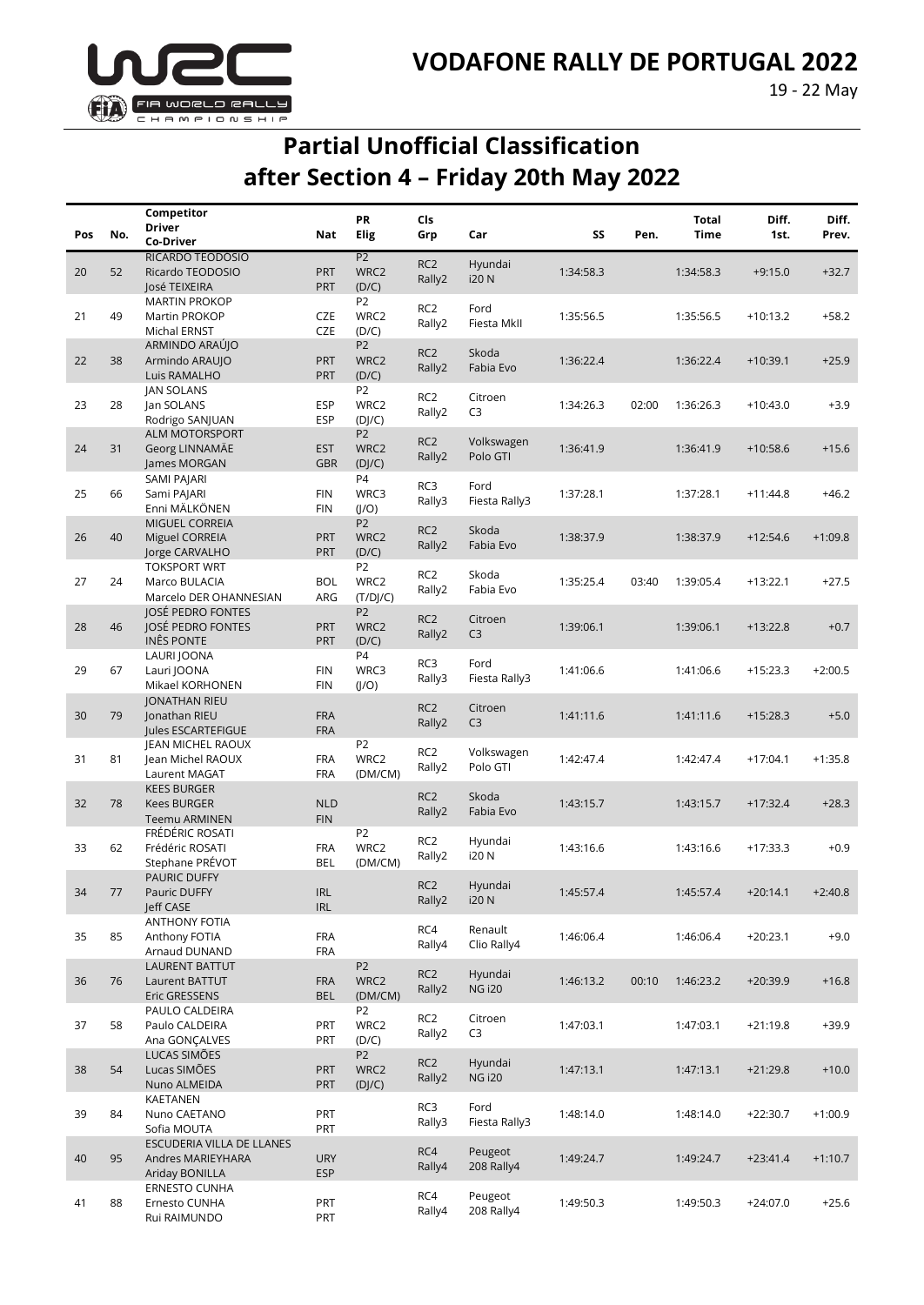

## **Partial Unofficial Classification after Section 4 – Friday 20th May 2022**

|     |              | Competitor                                                               |                          | <b>PR</b>                        | Cls                       |                                     |           |       | <b>Total</b> | Diff.      | Diff.     |
|-----|--------------|--------------------------------------------------------------------------|--------------------------|----------------------------------|---------------------------|-------------------------------------|-----------|-------|--------------|------------|-----------|
| Pos | No.          | <b>Driver</b>                                                            | Nat                      | Elig                             | Grp                       | Car                                 | SS        | Pen.  | Time         | 1st.       | Prev.     |
|     |              | Co-Driver<br>MIGUEL DIAZ ABOITIZ                                         |                          | P <sub>2</sub>                   |                           |                                     |           |       |              |            |           |
| 42  | 64           | Miguel DIAZ ABOITIZ<br>Jordi HEREU                                       | <b>ESP</b><br><b>ESP</b> | WRC2<br>(DM/C)                   | RC <sub>2</sub><br>Rally2 | Skoda<br>Fabia Evo                  | 1:49:42.6 | 00:30 | 1:50:12.6    | $+24:29.3$ | $+22.3$   |
| 43  | 60           | <b>FRANCISCO TEIXEIRA</b><br>Francisco TEIXEIRA<br>Joao SERODIO          | PRT<br>PRT               | P <sub>2</sub><br>WRC2<br>(DM/C) | RC <sub>2</sub><br>Rally2 | Skoda<br>Fabia Evo                  | 1:50:47.0 | 00:40 | 1:51:27.0    | $+25:43.7$ | $+1:14.4$ |
| 44  | 63           | <b>FABRIZIO ARENGI</b><br><b>Fabrizio ARENGI</b><br>Massimiliano BOSI    | <b>ITA</b><br><b>ITA</b> | <b>P2</b><br>WRC2<br>(DM/C)      | RC <sub>2</sub><br>Rally2 | Skoda<br>Fabia Evo                  | 1:52:09.0 |       | 1:52:09.0    | $+26:25.7$ | $+42.0$   |
| 45  | 53           | RAKAN AL-RASHED<br>Rakan AL-RASHED<br>Hugo MAGALHAES                     | SAU<br>PRT               | P <sub>2</sub><br>WRC2<br>(D/C)  | RC <sub>2</sub><br>Rally2 | Volkswagen<br>Polo GTI              | 1:52:50.0 |       | 1:52:50.0    | $+27:06.7$ | $+41.0$   |
| 46  | 70           | STARTER ENERGY RACING<br>Robert VIRVES<br>Aleks LESK                     | <b>EST</b><br><b>EST</b> | <b>P4</b><br>$WRC3$ (J)          | RC3<br>Rally3             | Ford<br>Fiesta Rally3               | 1:52:50.1 |       | 1:52:50.1    | $+27:06.8$ | $+0.1$    |
| 47  | 92           | JOSÉ LOUREIRO<br>José LOUREIRO<br>Valter CARDOSO                         | PRT<br>PRT               |                                  | RC4<br>Rally4             | Peugeot<br>208 Rally4               | 1:53:18.8 |       | 1:53:18.8    | $+27:35.5$ | $+28.7$   |
| 48  | 91           | LUÍS MORAIS<br>Luís MORAIS<br>Paulo SILVA                                | <b>PRT</b><br><b>PRT</b> |                                  | RC4<br>Rally4             | Peugeot<br>208 Rally4               | 1:53:39.3 |       | 1:53:39.3    | $+27:56.0$ | $+20.5$   |
| 49  | 96           | <b>HUGO LOPES</b><br>Hugo LOPES<br>José NEVES                            | PRT<br>PRT               |                                  | RC4<br>Rally4             | Peugeot<br>208 Rally4               | 1:56:00.9 | 00:10 | 1:56:10.9    | $+30:27.6$ | $+2:31.6$ |
| 50  | 107          | RICARDO COSTA<br>Ricardo COSTA<br>Rui VILAÇA                             | <b>PRT</b><br>PRT        |                                  | <b>NAT</b>                | Toyota<br><b>GR Yaris</b>           | 1:57:34.2 |       | 1:57:34.2    | $+31:50.9$ | $+1:23.3$ |
| 51  | $\mathbf{1}$ | TOYOTA GAZOO RACING WRT<br>Sébastien OGIER<br>Benjamin VEILLAS           | <b>FRA</b><br><b>FRA</b> | P <sub>1</sub><br>M              | RC1<br>Rally1             | Toyota<br><b>GR Yaris</b><br>Rally1 | 1:57:42.5 |       | 1:57:42.5    | $+31:59.2$ | $+8.3$    |
| 52  | 101          | MIGUEL JORGE RIBEIRO DE<br><b>CAMPOS</b><br>Miguel CAMPOS<br>Nuno SILVA  | PRT<br>PRT               |                                  | <b>NAT</b>                | Toyota<br><b>GR Yaris</b>           | 1:57:57.1 |       | 1:57:57.1    | $+32:13.8$ | $+14.6$   |
| 53  | 110          | <b>MAXIM SALIN</b><br>Maxim SALIN<br>David SALIN                         | <b>FRA</b><br><b>FRA</b> |                                  | RC5<br>Rally5             | Renault<br>Clio RS Line             | 1:59:20.2 |       | 1:59:20.2    | +33:36.9   | $+1:23.1$ |
| 54  | 93           | PAULO ROQUE<br>Paulo ROQUE<br><b>Tiago TEIXEIRA</b>                      | <b>PRT</b><br><b>PRT</b> |                                  | RC4<br>Rally4             | Peugeot<br>208 Rally4               | 2:00:28.9 |       | 2:00:28.9    | $+34:45.6$ | $+1:08.7$ |
| 55  | 109          | <b>HÉLDER MIRANDA</b><br>Helder MIRANDA<br><b>Vitor PEREIRA</b>          | PRT<br>PRT               |                                  | RC4<br>R <sub>3</sub>     | Renault<br>Clio R3T                 | 2:03:19.2 | 00:40 | 2:03:59.2    | $+38:15.9$ | $+3:30.3$ |
| 56  | 108          | <b>GERMAN GOMEZ FORTES</b><br>German GOMEZ FORTES<br>Sergio CANCELA BOGA | <b>ESP</b><br><b>ESP</b> |                                  | <b>NAT</b>                | Toyota<br><b>GR Yaris</b>           | 2:04:57.8 |       | 2:04:57.8    | $+39:14.5$ | $+58.6$   |
| 57  | 65           | JON ARMSTRONG<br>Jon ARMSTRONG<br><b>Brian HOY</b>                       | <b>GBR</b><br>IRL        | P4<br>$WRC3$ (J)                 | RC3<br>Rally3             | Ford<br>Fiesta Rally3               | 2:06:21.8 |       | 2:06:21.8    | $+40:38.5$ | $+1:24.0$ |
| 58  | 72           | MCRAE KIMATHI<br>McRae KIMATHI<br><b>Stuart LOUDON</b>                   | <b>KEN</b><br><b>GBR</b> | <b>P4</b><br>WRC3<br>(J/O)       | RC3<br>Rally3             | Ford<br>Fiesta Rally3               | 2:06:52.9 |       | 2:06:52.9    | $+41:09.6$ | $+31.1$   |
| 59  | 51           | EMILIO FERNÁNDEZ<br>EMILIO FERNÁNDEZ<br>Axel CORONADO                    | <b>CHL</b><br>ESP        | P <sub>2</sub><br>WRC2<br>(D/C)  | RC <sub>2</sub><br>Rally2 | Skoda<br>Fabia Evo                  | 2:12:21.7 |       | 2:12:21.7    | $+46:38.4$ | $+5:28.8$ |
| 60  | 22           | <b>TOKSPORT WRT 2</b><br>Nikolay GRYAZIN<br>Konstantin ALEKSANDROV       | ANA<br><b>ANA</b>        | P <sub>2</sub>                   | RC <sub>2</sub><br>Rally2 | Skoda<br>Fabia Evo                  | 2:12:43.8 |       | 2:12:43.8    | $+47:00.5$ | $+22.1$   |
| 61  | 68           | MOTORSPORT IRELAND<br>RALLY ACADEMY<br>William CREIGHTON<br>Liam REGAN   | IRL<br>IRL               | P4<br>WRC3<br>(J/O)              | RC3<br>Rally3             | Ford<br>Fiesta Rally3               | 2:13:41.9 |       | 2:13:41.9    | $+47:58.6$ | $+58.1$   |
| 62  | 30           | EERIK PIETARINEN<br>Eerik PIETARINEN<br>Antti LINNAKETO                  | <b>FIN</b><br><b>FIN</b> | P <sub>2</sub><br>WRC2<br>(D]/C) | RC <sub>2</sub><br>Rally2 | Volkswagen<br>Polo GTI              | 2:13:50.1 |       | 2:13:50.1    | $+48:06.8$ | $+8.2$    |